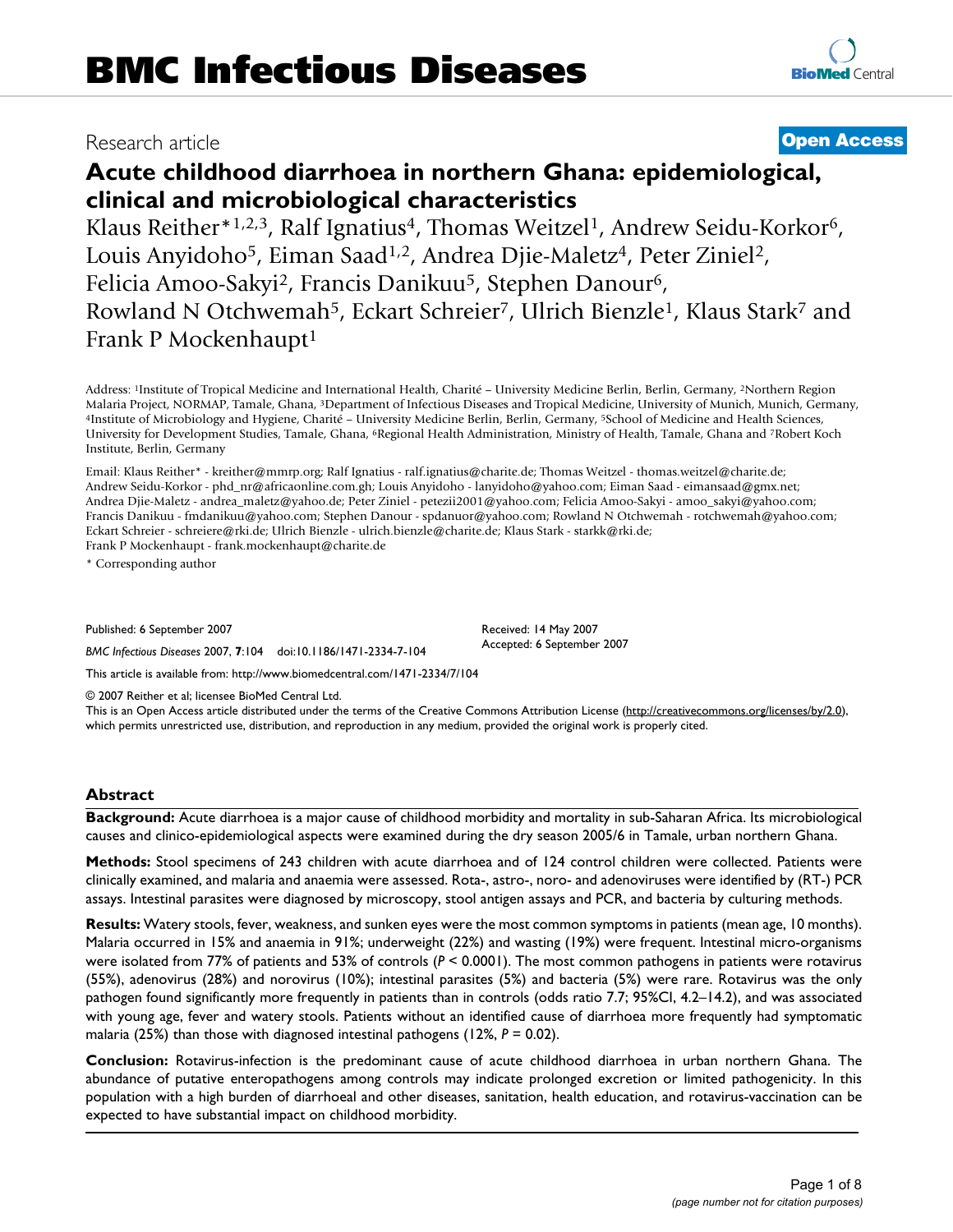# **Background**

Diarrhoea is a major cause of childhood morbidity and mortality in socio-economically developing countries. More than one billion episodes of diarrhoea occur every year among children under five years of age causing approximately 2.5 million deaths [1,2] The WHO Child Health Epidemiology Reference Group estimates that 16% of deaths in African children younger than five years are directly attributable to diarrhoeal diseases [3].

Acute diarrhoea in tropical countries can be caused by a broad spectrum of viral, parasitic, and bacterial enteropathogens. For many sub-Saharan countries, studies on the prevalence and clinical significance of different diarrhoeal pathogens are incomplete or not available at all. The contribution of the various pathogens to diarrhoea may differ substantially between regions depending on local meteorological, geographic, and socio-economic conditions. Underlying reasons for the spread of diarrhoeal diseases are found in poor hygiene and sanitation, limited access to safe drinking water as well as in inadequate education of health care providers and recipients [4,5].

In parts of northern Ghana, rotavirus-infection is known to be a main cause of childhood diarrhoea [6-8]. However, its role may differ locally, and the epidemiological, clinical, and microbiological aspects of acute childhood diarrhoea are not well established so far. The aim of the present study was to determine a large spectrum of enteropathogens causing acute childhood diarrhoea in an urban setting in the north of Ghana, to assess its clinical characteristics, and to investigate possible associations between the causative agents and clinical and epidemiological features.

# **Methods**

# *Study area and population*

The Northern Region of Ghana has in all parts savannahtype vegetation and climate with rains from May to October. Malaria is hyperendemic with little seasonal variation [9]. Tamale, the regional capital, has a population of approximately 350,000 inhabitants but a rather rural character with hamlets and thatched, mud-wall huts scattered over a vast area.

Between November 2005 and January 2006, i.e., during the dry season, 243 children with acute diarrhoea were consecutively enrolled at the Bulpeila Health Centre. The Bulpeila Health Centre, a study site of the Institute of Tropical Medicine Berlin, is divided into a research section and an outpatient and maternity clinic. The facility is providing primary health care for the approximately 50.000 adults and children of Bulpeila subdistrict, the catchment area of the study. The population structure and the rural

character of Bulpeila is representative for the entire Northern Region where the dominant ethnic group are the Dagomba who speak Dagbani and are mainly Muslims. As in the whole region the socio-economic standard of Bulpeila's population is low and subsistence farming and small scale trade are the prevailing sources of income.

Patients met the following inclusion criteria: acute diarrhoea ( $\geq$  3 watery or loose stools within 24 hours for  $<$  14 days [10]), age  $\leq$  12 years, absence of diseases requiring referral to hospital, no anti-infective therapy 48 hours prior to recruitment, and informed written consent from the children's guardians. The study was designed with a broad target age of 0–12 years because an analysis in different age groups was intended and the actual age distribution of children with acute diarrhoea attending Bulpeila Health Centre was not known in advance. 445 children fulfilled the inclusion criteria andof those 243 (54.6%)wereenrolled into the study, because stool specimen could be obtained at the study site. In addition, 124 control children, in similar age groups as the patients and residing in the same part of Tamale were recruited at four nurseries and during routine Child Welfare Service at Bulpeila Health Centre. Controls were recruited if they had no acute or chronic diarrhoea, according to the WHO definitions [10], did not receive anti-infective therapy in the last 48 hours, and if verbal consent was obtained from their guardian. The age of patients and controls were documented on weighing cards of the Child Welfare Clinic. The study protocol was approved by the Ethics Committee, University for Development Studies, Tamale.

#### *Study execution*

Patients were clinically examined by the study physician (FAS) and a medical history was obtained. Fever was defined as an axillary temperature > 37.4°C, and underweight and wasting by z-scores of < -2 for weight-for-age and weight-for-height, respectively [11]. Epidemiological data were collected using a standardized questionnaire adapted from the Integrated Management of Childhood Illness initiative [12]. Rehydration therapy and specific anti-infective treatment were carried out according to WHO guidelines [10], and all patients received zinc *per os* for 14 days [13,14]. Other diseases were treated according to Ghana Health Service guidelines [15]. Patients were followed up in individual intervals until complete recovery (93.4 %) or loss to follow-up or withdrawal of consent  $(6.6\%).$ 

#### *Specimen collection*

Trained health workers collected faecal specimens from patients and controls. Specimens were immediately processed. Aliquots were frozen at -20°C and preserved using merthiolate-iodine formaldehyde (MIF) solution. Aliquots were shipped to Berlin, Germany, for further investi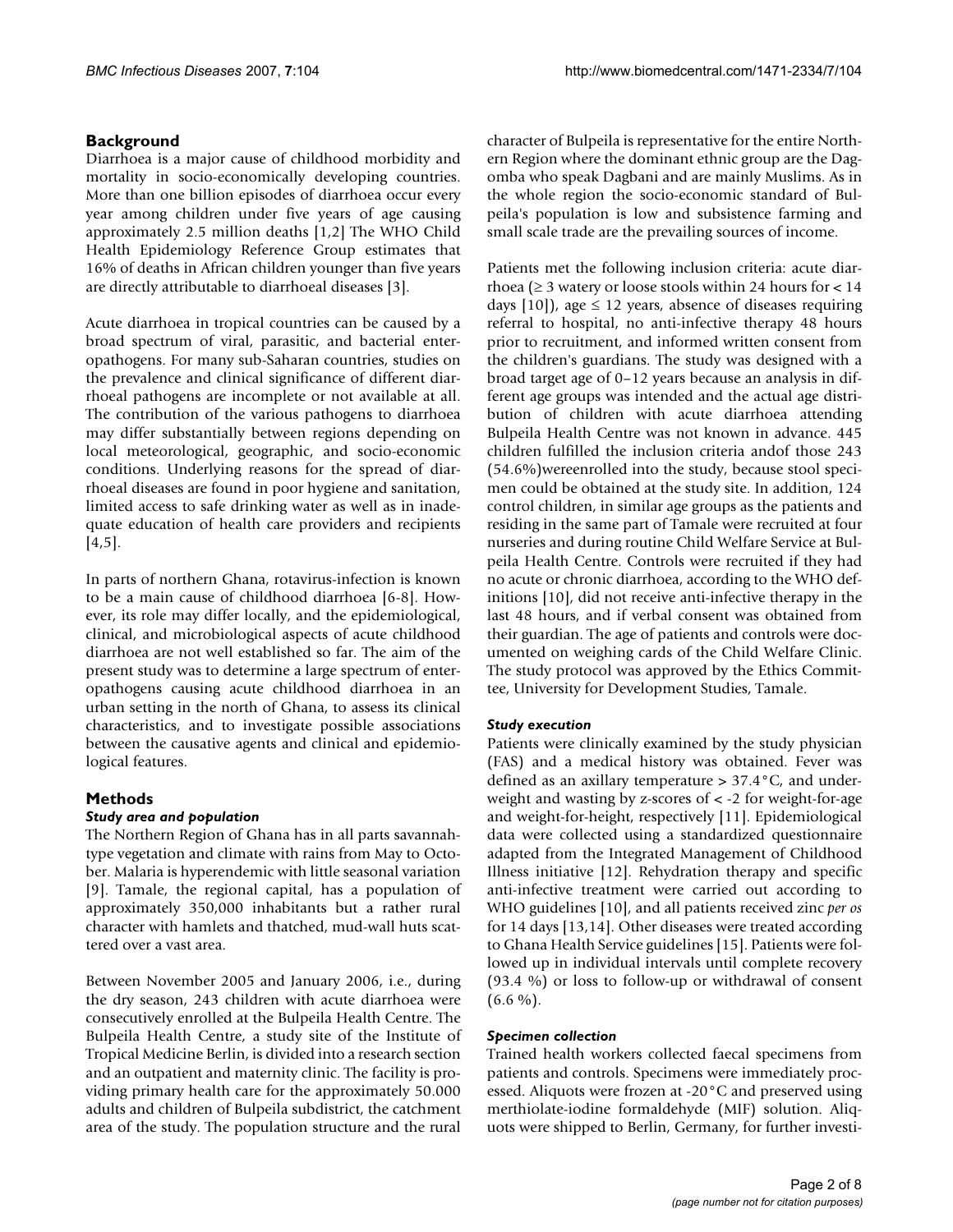gation, on dry ice in case of frozen samples. Blood samples from patients were collected into EDTA-coated plastic tubes.

#### *Laboratory examinations*

Full blood counts were performed applying a KX-21N cell counter (Sysmex, Japan). Anaemia was defined as haemoglobin  $\langle 11 \rangle$  and  $\langle 12 \rangle$  g/dL in children below six and twelve years of age, respectively [16]. Malaria parasites were counted microscopically per 500 white blood cells on Giemsa-stained thick blood films. Submicroscopic infections and *Plasmodium* species were determined by nested PCR assays [17] after DNA extraction (QIAmp, Qiagen, Germany). Rota-, astro-, noro-, and adenoviruses were detected by nested (RT-)PCR assays [18,19]. Intestinal parasites were diagnosed by light microscopical examination of native and MIF-concentrated stool specimens [20]. Furthermore, for the detection of *Giardia lamblia, Cryptosporidium sp*. and *Entamoeba histolytica*, stool antigen assays (MeriFluor Crypto&Giardia, Meridian Bioscience, USA; TechLab *E. histolytica* II, TechLab, USA) were applied. Positive *Cryptosporidium sp*. and *E. histolytica* results were verified by Kinyoun modified acid-fast staining and PCR, respectively [21,22]. Microsporidia were excluded by calcofluor white and Ryan's modified trichrome stains [23,24]. Bacterial pathogens were identified by culturing methods. To detect *Salmonella*, *Shigella*, and *Vibrio* species, standard agar plates and enrichment media were used (MacConkey, XLD, TCBS agars, selenite broth, peptone water). In addition, selective media were inoculated for the detection of *Yersinia*, *Aeromonas*, and *Campylobacter* species (CIN, Ryan, Karmali agars; all Oxoid, Germany). Suspicious bacterial colonies were further isolated and differentiated using routine techniques (e.g., oxidase and motility for *Campylobacter* spp., agglutination for *Salmonella*, *Shigella*, and *Vibrio*) or the API system. All differentiated and all suspicious isolates were stored at -20°C using the cryobank system (Mast Diagnostica, Germany). Additionally, collective samples harvested from MacConkey agar plates were frozen (MacConkey cryobanks). All cryobanks were shipped on dry ice to Berlin, Germany, for further analyses. There, samples from MacConkey cryobanks were spread on routine agar plates for detection and differentiation of enteric pathogens as before. In case of discrepant results, single isolates from cryobanks were further studied.

#### *Statistical analysis*

Data analysis was done using StatView statistical software (SAS Institute Inc., USA). Proportions were compared by  $\chi^2$ -tests, and odds ratios (ORs) and 95% confidence intervals (95% CIs) were calculated. Age- and sex-adjusted ORs for diarrhoea comparing cases and controls were calculated by logistic regression models for each potential

enteropathogen. A *P* value < 0.05 was considered statistically significant.

# **Results**

### *Epidemiological and clinical characteristics*

The characteristics of the 243 patients with acute diarrhoea are shown in Table 1. Despite a target age of 0–12 years, 98 % of patients enrolled were under five(mean age: 0.8 years; range 0–11 years); and both underweight and wasting were seen in one out of five children.

The household questionnaires revealed that the most frequently used water source was the public tap (43%); one third of the households obtained water from ponds, rivers, or streams. For approximately half of the patients' households, a public pipe ventilated covered latrine was the most frequently used toilet facility whereas one third stated to commonly defecate somewhere out of doors, e.g., in the field (Table 1).

The mean duration of diarrhoeal symptoms as reported by the patients' guardians was 3 days (range, 6 hours to 1 week) and the mean stool frequency in the last 24 hours was 5.5 (range, 3–15). Main reported symptoms were fever, abdominal pain, vomiting, and weakness. On examination, more than half of the patients were found to be febrile, and more than a quarter of patients showed pronounced weakness as a sign of dehydration. Anaemia was present in 90.9%. Moreover, lower respiratory tract infection and skin diseases were common concomitant diseases (Table 1).

Control children had a mean age of 1.5 years (range, 0–10 years). None of these children showed overt signs of clinical disease, and in particular, no signs of acute or chronic diarrhoea as defined before. Still, 65.3% of their stool samples were classified as loose or watery.

#### *Enteropathogens in patients and controls*

Potential enteropathogens were isolated from 186 patients (76.5%) and 66 controls (53.2 %; *P* < 0.0001). A single infectious agent was detected in 50.2% of the patients and multiple infections in 26.3%. Co-infections were significantly more frequent in patients than in controls (26.3%, 64/243 *vs*. 14.5%, 18/124; *P* = 0.01)Enteropathogenic viruses were found in the stool of 178 patients (73.3%) and of 57 controls (46.0%; *P* < 0.0001). Rotavirus was the most common enteropathogen, which was present in more than half of the patients. Adjusting for age and sex, children with acute diarrhoea had eight times increased odds of being infected with rotavirus as compared to control children (*P* < 0.0001; Table 2). In contrast, adenovirus, norovirus, and astrovirus did not differ significantly in frequency between patients and controls (Table 2).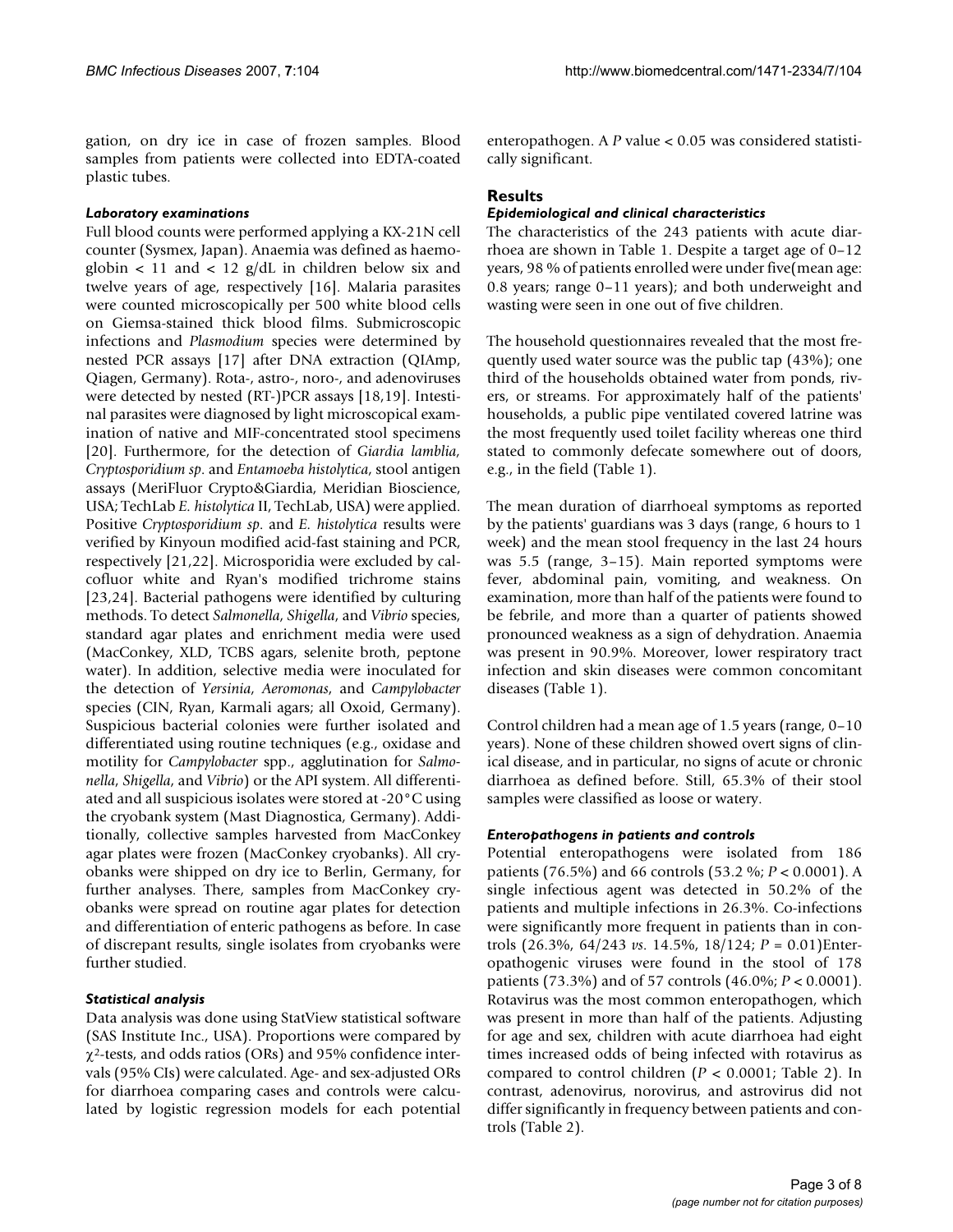# **Table 1: Epidemiological and clinical characteristics of the children with acute diarrhoea (n = 243)**

*Epidemiological and clinical characteristics*

| Age                                    | mean (range) [years]                                | $0.8$ (0 to 11)           |
|----------------------------------------|-----------------------------------------------------|---------------------------|
| Female/male                            | [%]                                                 | 50.6/49.4                 |
|                                        |                                                     |                           |
| <b>Nutritional status</b>              |                                                     |                           |
| Weight-for-age z-score $<$ -2          | [%]                                                 | 21.8                      |
| Weight-for height z-score < -2         | [%]                                                 | 19.4                      |
|                                        |                                                     |                           |
| <b>Number of household members</b>     |                                                     |                           |
| Adults and children                    | mean (range)                                        | $5-7$ (2-4 to > 22)       |
|                                        |                                                     |                           |
| Children under 12 years                | mean (range)                                        | $1-4$ ( $1-4$ to $> 16$ ) |
|                                        |                                                     |                           |
| Most frequently used water source      |                                                     |                           |
| Public tap                             | [%]                                                 | 42.7                      |
| Pond, river or stream                  | $[\%]$                                              | 34.0                      |
| Protected dug well or protected spring | [%]                                                 | 10.4                      |
|                                        |                                                     |                           |
| Most frequently used toilet facility   |                                                     |                           |
| Pipe ventilated covered latrine        | [%]                                                 | 46.5                      |
| Bush or field                          | [%]                                                 | 32.4                      |
| Uncovered latrine                      | [%]                                                 | 12.4                      |
|                                        |                                                     |                           |
| Symptoms reported by guardian          |                                                     |                           |
| Duration of diarrhoea                  | mean (range) [hours]                                | 72 (6 to 168)             |
| Stool frequency in the last 24 h       | mean (range)                                        | $5.5$ (3 to 15)           |
| Fever                                  | [%]                                                 | 83.1                      |
| Abdominal pain                         | [%]                                                 | 70.4                      |
| Vomiting                               | [%]                                                 | 66.7                      |
| Weakness                               | [%]                                                 | 56.0                      |
|                                        |                                                     |                           |
| Cough                                  | [%]                                                 | 45.7                      |
| Restlessness                           | [%]                                                 | 25.1                      |
| <b>Increased Thirst</b>                | [%]                                                 | 22.6                      |
| Other symptoms                         | [%]                                                 | 3.7                       |
|                                        |                                                     |                           |
| Drug intake in the last 48 h           |                                                     |                           |
| Paracetamol                            | [%]                                                 | 28.4                      |
| Chloroquine                            | [%]                                                 | 7.8                       |
| Other drugs                            | [%]                                                 | 2.9                       |
|                                        |                                                     |                           |
| Symptoms and signs at examination      |                                                     |                           |
| Fever                                  | [%]                                                 | 54.3                      |
| Weakness                               | [%]                                                 | 28.0                      |
| Sunken eyes                            | [%]                                                 | 16.0                      |
| Restlessness                           | [%]                                                 | 7.4                       |
| Crepitation (auscultation of lung)     | [%]                                                 | 6.6                       |
| Other symptoms and signs               | [%]                                                 | 10.8                      |
|                                        |                                                     |                           |
| <b>Concomitant diseases</b>            |                                                     |                           |
| Malaria                                |                                                     | 14.8                      |
|                                        | [%]                                                 |                           |
| Lower respiratory tract infection      | [%]                                                 | $7.0$                     |
| Skin infection                         | $[\%]$                                              | 5.8                       |
| Other concomitant diseases             | [%]                                                 | 5.3                       |
|                                        |                                                     |                           |
| <b>Aspect of stool</b>                 |                                                     |                           |
| Watery                                 | [%]                                                 | 75.3                      |
| Loose                                  | [%]                                                 | 20.2                      |
| Semi-formed                            | [%]                                                 | 2.5                       |
| Formed                                 | [%]                                                 | 2.1                       |
| Mucus                                  | [%]                                                 | 58.4                      |
|                                        |                                                     |                           |
| <b>Blood tests</b>                     |                                                     |                           |
| Malaria parasitaemia                   | [%]                                                 | 36.2                      |
| White blood cell count                 | mean $\pm$ SD [ $\times$ 10 <sup>3</sup> / $\mu$ L] | $12.0 \pm 5.0$            |
| Haemoglobin concentration              | mean $\pm$ SD [g/dL]                                | $9.2 \pm 1.8$             |
|                                        |                                                     |                           |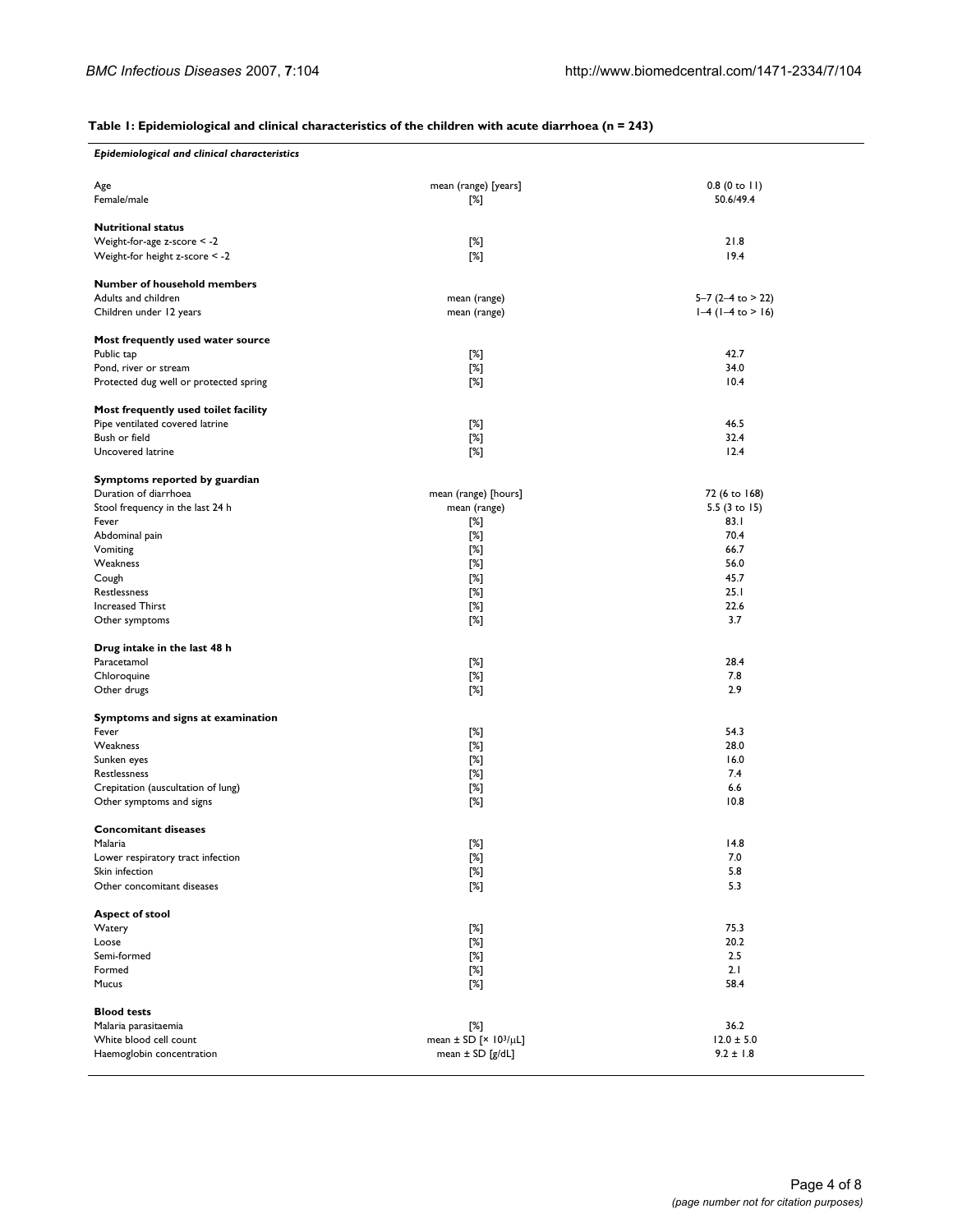|                               | Study group        | Control group       | odds ratio <sup>b</sup>               | p-value <sup>c</sup> |
|-------------------------------|--------------------|---------------------|---------------------------------------|----------------------|
| Enteropathogens               | No. of findings(%) | No. of findings (%) | adjusted for age and sex<br>(95 % CI) |                      |
| <b>Viruses</b> <sup>a</sup>   | 178 (73.3)         | 57 (46.0)           | 3.27 (2.1 to 5.2)                     | 0.0001               |
| Rotavirus                     | 133(54.7)          | 15(12.1)            | 7.73 (4.2 to 14.2)                    | < 0.0001             |
| Adenovirus                    | 67(27.6)           | 39(31.5)            | $1.12$ (0.7 to 1.9)                   | 0.7                  |
| <b>Norovirus</b>              | 23(9.5)            | 11(8.9)             | $0.84$ (0.4 to 1.8)                   | 0.7                  |
| Astrovirus                    | 11(4.5)            | 2(1.6)              | $2.53$ (0.6 to 11.7)                  | 0.2                  |
| <b>Parasites</b> <sup>a</sup> | 12(4.9)            | 16(12.9)            | $0.56$ (0.2 to 1.3)                   | 0.2                  |
| Giardia lamblia               | 9(3.7)             | 12(9.7)             | $0.56$ (0.2 to 1.5)                   | 0.2                  |
| Cryptosporidium sp.           | 1(0.4)             | (0.8)               |                                       |                      |
| Hymenolepis nana              | 2(0.8)             | (0.8)               |                                       |                      |
| Strongyloides stercoralis     | 1(0.4)             | (0.8)               |                                       |                      |
| Ancylostoma duodenale         | 1(0.4)             | (0.8)               |                                       |                      |
| <b>Bacteria</b> <sup>a</sup>  | 12(4.8)            | 2(1.6)              | 4.8 (0.9 to 27.0)                     | 0.07                 |
| Salmonella enterica sp.       | 6(2.4)             | 0(0.0)              |                                       |                      |
| Campylobacter sp.             | 2(0.8)             | (0.8)               |                                       |                      |
| Shigella sp.                  | 4(1.6)             | (0.8)               |                                       | $\blacksquare$       |

**Table 2: Potential enteropathogens identified in patients (n = 243) and population controls (n = 124)**

a including double infections

 $b$ "-" odds ratio was not computed if  $n \leq 1$  in study or control group;

c "-" not significant

Intestinal parasites and *G. lamblia* in particular, were observed more than twice as frequently in controls than in patients (Table 2), however, this difference was not statistically significant. *Cryptosporidium* sp., *Hymenolepis nana*, *Strongyloides stercoralis*, and *Ancylostoma duodenale w*ere found only sporadically in both patients and controls.

Bacterial enteropathogens were detected more frequently in patients than in controls, at borderline statistical significance (adjusted OR, 4.8; 95%CI, 0.9–27.0). Among patients, the following bacteria were identified: 2 × *Campylobacter jejuni*, 2 × *Salmonella enterica* Gr.2, 2 × *Salmonella enterica* serovar Typhimurium, *Salmonella enterica serovar* Colindale, Salmonella enterica serovar Typhi, 2 × *Shigella boydii*, 2 × *Shigella flexneri*. In controls, one *Campylobacter coli* and one *Shigella boydii* were isolated. *Yersinia*, *Aeromonas*, or *Vibrio* species were not detected in this study.

# *Malaria and enteropathogens*

Malaria parasites (exclusively *Plasmodium falciparum*) were found microscopically in 24.8% of the patients (geometric mean parasite density, 6335/µL; range, 31–214,741/ µL) and in 36.2% by PCR. Malaria, defined as fever *plus* microscopically confirmed parasitaemia, was seen in 14.8%. *Plasmodium falciparum* infection occurred at similar prevalence in patients without an identified cause of diarrhoea (40.4%, 23/57) and in patients with identified enteropathogens (34.9%, 65/186; *P* = 0.5). However, symptomatic malaria occurred significantly more often in children without enteropathogens (24.6%; 14/57) than in children with isolated enteropathogens (11.8%; 22/186;  $P = 0.018$ .

#### *Rota- and adenovirus infection and clinical features*

Rotavirus-infection was significantly associated with age: it was seen in 66.1% (84/127) of patients of less than one year of age and in 42.2% (49/116) of older children (*P* = 0.0002). *Vice versa*, adenovirus occurred more often in the older (37.1%, 43/116) than in the younger children (18.9%, 24/127; *P* = 0.002). Finally, rotavirus was the only pathogen, which showed associations with clinical presentation, i.e., infected patients revealed a higher prevalence of fever than uninfected patients (62.4%, 83/133 *vs*. 44.5%, 49/110; *P* = 0.005). This difference was more pronounced when excluding cases of symptomatic malaria (58.7%, 71/121 *vs*. 29.1%, 25/86; *P* < 0.001). In addition, rotavirus infected patients presented more frequently with watery stools (58.5%, 107/183 *vs*. 43.3%,  $26/60$ ;  $P = 0.041$ ) than uninfected patients. No associations between parasitic and bacterial pathogens on the one hand and epidemiological and clinical characteristics on the other were observed (data not shown).

# **Discussion**

Acute diarrhoea is one of the most common diseases and causes of death in young children in sub-Saharan Africa and in other developing areas [3,5,25]. The present study constitutes a comprehensive survey on various enteropathogens in northern Ghana and comprises one of the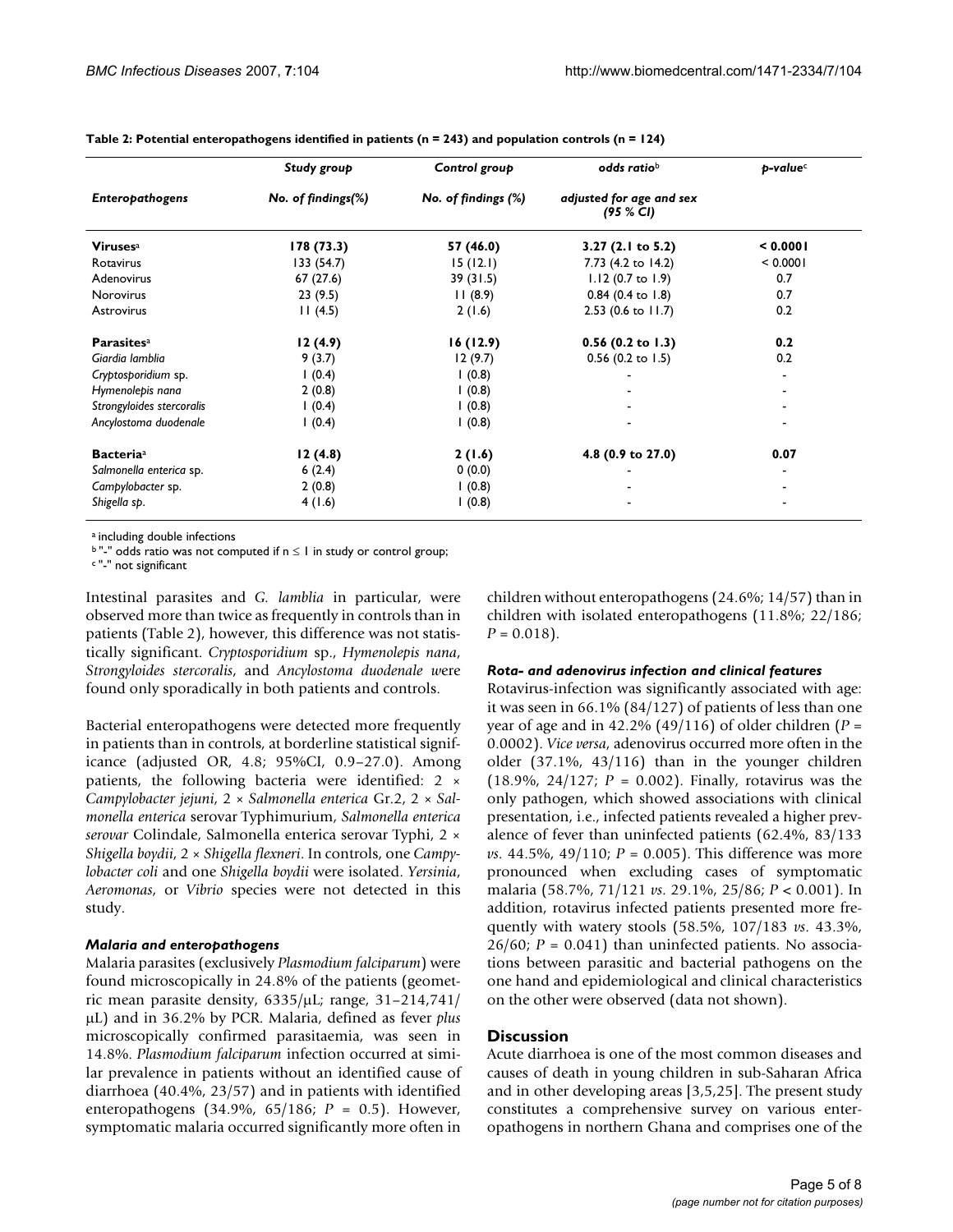largest diagnostic approaches using PCR for the detection of enteric viruses in West Africa.

One major finding is the confirmation of rotavirus as the principal cause of paediatric diarrhoea during the dry season in the north of Ghana. Its prevalence among children with acute diarrhoea (55%) is in close accordance with the figure of 53% assessed in the dry season in the near-by Kassena-Nankana district [8]. In contrast, in southern Ghana rotavirus was detected in only 7% of symptomatic preschool children in an all-year survey [26]. The lower prevalence in that survey and other studies [27,28] is most likely due to the diagnostic means applied in those studies, i.e., agglutination tests and enzyme immuno assays. The PCR method used in the present study, however, is much more sensitive and specific than the assays used in the previous studies [29,30].

The present study has several limitations. These include the cross-sectional study design, lack of respective data for the rainy season, and the classification of control children. Although the controls did not meet the criteria for acute or chronic diarrhoea [10] and had not received recent anti-infective treatment they rather reflect a random sample of the paediatric population in the study area than being healthy controls: approximately two thirds of the controls provided watery or loose stools. We decided not to exclude those children from the control group in order to obtain a representative picture of intestinal microorganisms in the paediatric population and also because of logistical reasons. In fact, potential enteropathogens were detected in more than half of the controls' stool samples, possibly indicating subclinical infections. On the one hand, this high burden of intestinal infections in the paediatric population of the study area corresponds to the poor overall health status as reflected by the proportions of malaria, anaemia, nutritional deficits, and concomitant diseases in the present and preceding studies [9]. On the other hand, the abundance of intestinal micro-organisms hampered the identification of pathogens associated with acute diarrhoea. In any case, the controls of the present study cannot be considered exclusively healthy children, which needs to be taken into account when interpreting our data.

Irrespective of these limitations, children with acute diarrhoea had about eight times higher odds of being infected with rotavirus than children in the control group. Rotavirus infection was particularly frequent in the youngest children. We did not apply a numerical score to grade the severity of episodes as proposed by Ruuska & Vesikari [31] because of absent or presumably unreliable data, e.g. on the number of vomiting episodes. Attempts to apply a modified, limited score produced no meaningful results. Nevertheless, in the present study, rotavirus infection was

found to be associated with febrile disease and watery stools. These findings are consistent with previous results from Africa and elsewhere [8,27,32]. For cases of diarrhoea without proof of rotavirus or other pathogens, no associations with clinical or epidemiological features were identified. This is likely due to their comparatively small number. Considering the burden of rotavirus infection in the north of Ghana and elsewhere an early implementation of rotavirus vaccines should have first priority. It is estimated that such vaccines could prevent 5% of all childhood deaths and 40% of all deaths due to diarrhoeal diseases [33].

Enteric adenoviruses, serotypes 40 and 41, have gained acceptance as important causes of childhood gastrointestinal illness [34]. In the present study, adenovirus was common, however, occurred at similar prevalence in patients (28%) and controls (32%). The high proportion of adenovirus among the latter does not necessarily exclude its pathogenic role as faecal elimination may continue for months after adequate humoral immune response [35]. This may also be true for norovirus, which was observed in some 9% among both patients and controls. Recent data indicate that noroviruses contribute to the pathogenesis of childhood diarrhoea [19,36]. Its prevalence in our patients corresponds to recent results from Ghana [36]. Astrovirus was rarely identified suggesting a minor role in childhood diarrhoea in northern Ghana. This accords with findings from Botswana [37] and Malawi [38].

Protozoa and helminths were comparatively rare. The overall low prevalence of *G. lamblia* corresponds to its peak occurrence during rainy seasons [28]. However, *G. lamblia* infected fewer patients (5%) than controls (13%). This could imply limited pathogenicity or asymptomatic carriage. The latter is consistent with studies from Brazil [39] and Nepal [40].

Bacteria were the least common potential enteropathogens. In contrast to southern Ghana [26] and other developing areas [28,41,42], the diarrheogenic bacteria *Salmonella sp., Campylobacter sp. and Shigella sp*. were detected only rarely in patients. An increased number of stool samples (optimally three) per patient and the use of highly sensitive PCR for identification of enteropathogenic *Escherichia coli* in further investigations might give a more specific picture of bacterial gastrointestinal illnesses in the region. Nevertheless, the overall limited role of bacteria in acute diarrhoea in the study area strongly argues against a widespread, uncritical use of antibiotics.

Simultaneous infections with potential enteropathogens occurred in about a quarter of patients. Rotavirus in combination with adenovirus, astrovirus, or norovirus was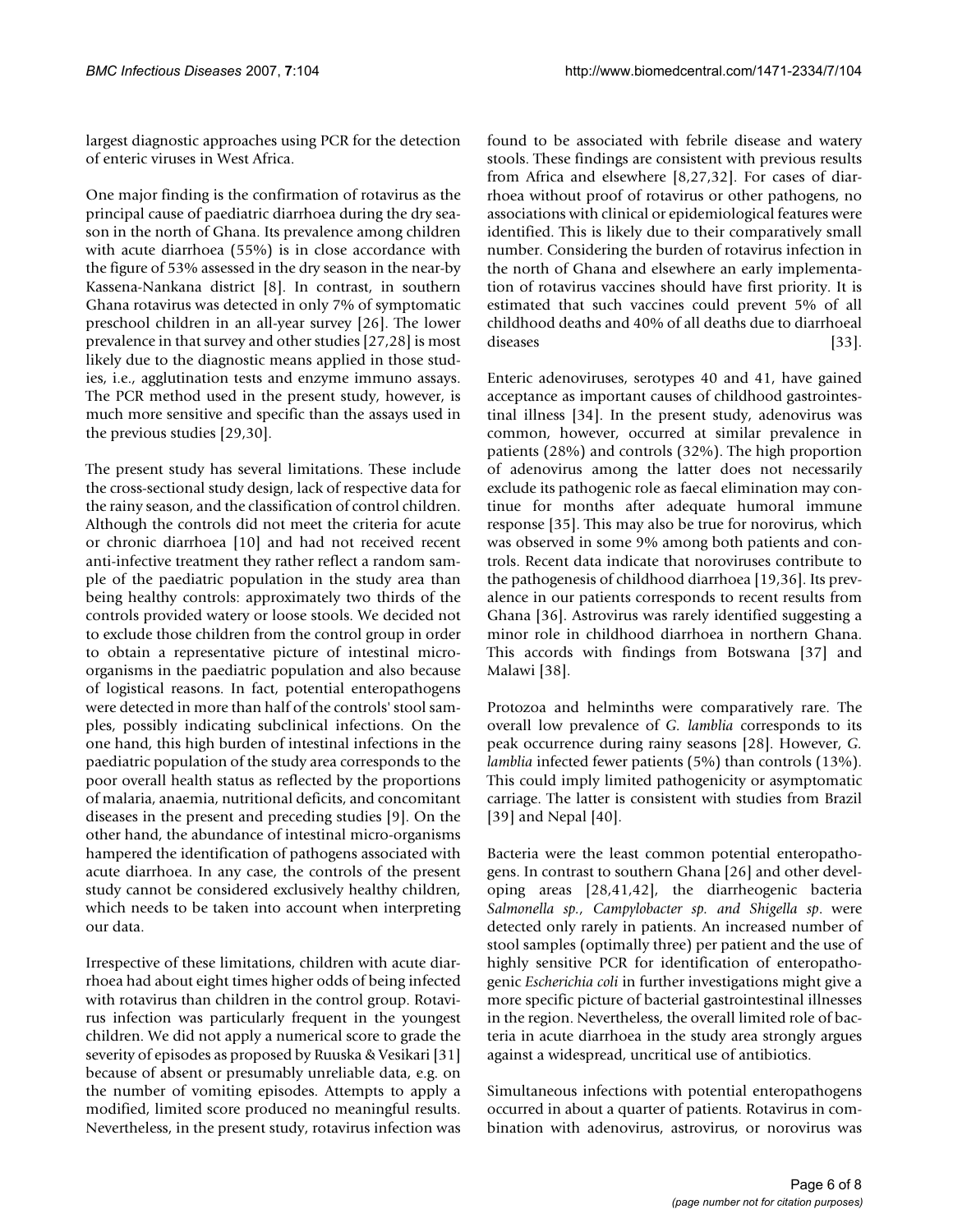primarily seen. Co-infections were significantly less prevalent in control children. In an individual case of co-infection, the relative role of a single enteropathogen for the clinical symptoms cannot be determined, i.e., one enteropathogen might only be excreted while another one is causing the acute disease. Concerning enteric viruses it seems that the severity of diarrhoea does not correspond to the number of pathogens [43]. However, the impact of viral and non-viral co-infections warrants further investigation.

Malaria is hyperendemic in the study area [9], and, thus, the prevalence of PCR-proven *P. falciparum* infection of 36% in paediatric diarrhoea patients is rather low. The abundance of home-treatment in this (peri-)urban area is one likely explanation [44]. In a previous study at Bulpeila health centre, 15% of children with uncomplicated falciparum malaria presented with diarrhoea, among other symptoms [45]. In the present study, symptomatic malaria was more frequent among patients without than in patients with identified enteropathogens indicating a potential causative, albeit minor role in acute childhood diarrhoea.

# **Conclusion**

This study from northern Ghana demonstrates that during the dry season, enteric viruses, and rotavirus in particular, are the leading causes of acute childhood diarrhoea. The children of this region – affected by a high burden of diarrhoea, malnutrition, malaria, anaemia and concomitant diseases – would substantially benefit from community health education, improved sanitation and water supply, and a rapid implementation of a rotavirus vaccine.

#### **Competing interests**

The author(s) declare that they have no competing interests.

#### **Authors' contributions**

KR, RI, KS, UB and FPM designed the study. KR, ESa, PZ and FAS were in charge of recruitment, examination, treatment and follow-up of patients and controls. LA, ADM, ASK, PZ, FD, SD and RNO were responsible for sample collection, storage, transport and laboratory procedures in Tamale. RI, TW, ADM, ESc, FPM did the laboratory analyses in Berlin. KR did the statistical analysis and wrote the manuscript with major contributions from other authors. All authors read and approved the final manuscript.

# **Acknowledgements**

We express our gratitude to Dagmar Fengler-Dopp and Eben Adusu for the technical assistance with parasitological investigations and Jutta Imlau for technical assistance with identification of bacterial isolates. We gratefully acknowledge the advice of Elmar Saathoff during statistical analysis. We thank TechLab, Blacksburg VA, USA, for the donation of stool antigen assays. Financial support was provided by German Rotary Volunteer Doctors, Bayer Vital GmbH, Robert Koch Institute Berlin, and Institute of Tropical Medicine and International Health Berlin.

#### **References**

- 1. Kosek M, Bern C, Guerrant RL: **[The global burden of diarrhoeal](http://www.ncbi.nlm.nih.gov/entrez/query.fcgi?cmd=Retrieve&db=PubMed&dopt=Abstract&list_uids=12764516) [disease, as estimated from studies published between 1992](http://www.ncbi.nlm.nih.gov/entrez/query.fcgi?cmd=Retrieve&db=PubMed&dopt=Abstract&list_uids=12764516) [and 2000.](http://www.ncbi.nlm.nih.gov/entrez/query.fcgi?cmd=Retrieve&db=PubMed&dopt=Abstract&list_uids=12764516)** *Bull World Health Organ* 2003, **81(3):**197-204.
- 2. O'Ryan M, Prado V, Pickering LK: **[A millennium update on pedi](http://www.ncbi.nlm.nih.gov/entrez/query.fcgi?cmd=Retrieve&db=PubMed&dopt=Abstract&list_uids=15825143)[atric diarrheal illness in the developing world.](http://www.ncbi.nlm.nih.gov/entrez/query.fcgi?cmd=Retrieve&db=PubMed&dopt=Abstract&list_uids=15825143)** *Semin Pediatr Infect Dis* 2005, **16(2):**125-136.
- 3. Bryce J, Boschi-Pinto C, Shibuya K, Black RE: **[WHO estimates of](http://www.ncbi.nlm.nih.gov/entrez/query.fcgi?cmd=Retrieve&db=PubMed&dopt=Abstract&list_uids=15794969)**  $children.$ **365(9465):**1147-1152.
- 4. Curtis V, Cairncross S, Yonli R: **[Domestic hygiene and diarrhoea](http://www.ncbi.nlm.nih.gov/entrez/query.fcgi?cmd=Retrieve&db=PubMed&dopt=Abstract&list_uids=10672202) [– pinpointing the problem.](http://www.ncbi.nlm.nih.gov/entrez/query.fcgi?cmd=Retrieve&db=PubMed&dopt=Abstract&list_uids=10672202)** *Trop Med Int Health* 2000, **5(1):**22-32.
- 5. Thapar N, Sanderson IR: **[Diarrhoea in children: an interface](http://www.ncbi.nlm.nih.gov/entrez/query.fcgi?cmd=Retrieve&db=PubMed&dopt=Abstract&list_uids=14987892) [between developing and developed countries.](http://www.ncbi.nlm.nih.gov/entrez/query.fcgi?cmd=Retrieve&db=PubMed&dopt=Abstract&list_uids=14987892)** *Lancet* 2004, **363(9409):**641-653.
- 6. Armah GE, Pager CT, Asmah RH, Anto FR, Oduro AR, Binka F, Steele D: **[Prevalence of unusual human rotavirus strains in Ghana](http://www.ncbi.nlm.nih.gov/entrez/query.fcgi?cmd=Retrieve&db=PubMed&dopt=Abstract&list_uids=11130890)[ian children.](http://www.ncbi.nlm.nih.gov/entrez/query.fcgi?cmd=Retrieve&db=PubMed&dopt=Abstract&list_uids=11130890)** *J Med Virol* 2001, **63(1):**67-71.
- 7. Armah GE, Steele AD, Binka FN, Esona MD, Asmah RH, Anto F, Brown D, Green J, Cutts F, Hall A: **[Changing patterns of rotavi](http://www.ncbi.nlm.nih.gov/entrez/query.fcgi?cmd=Retrieve&db=PubMed&dopt=Abstract&list_uids=12791843)[rus genotypes in Ghana: emergence of human rotavirus G9](http://www.ncbi.nlm.nih.gov/entrez/query.fcgi?cmd=Retrieve&db=PubMed&dopt=Abstract&list_uids=12791843) [as a major cause of diarrhea in children.](http://www.ncbi.nlm.nih.gov/entrez/query.fcgi?cmd=Retrieve&db=PubMed&dopt=Abstract&list_uids=12791843)** *J Clin Microbiol* 2003, **41(6):**2317-2322.
- 8. Binka FN, Anto FK, Oduro AR, Awini EA, Nazzar AK, Armah GE, Asmah RH, Hall AJ, Cutts F, Alexander N, *et al.*: **[Incidence and risk](http://www.ncbi.nlm.nih.gov/entrez/query.fcgi?cmd=Retrieve&db=PubMed&dopt=Abstract&list_uids=12950670) [factors of paediatric rotavirus diarrhoea in northern Ghana.](http://www.ncbi.nlm.nih.gov/entrez/query.fcgi?cmd=Retrieve&db=PubMed&dopt=Abstract&list_uids=12950670)** *Trop Med Int Health* 2003, **8(9):**840-846.
- 9. Ehrhardt S, Burchard GD, Mantel C, Cramer JP, Kaiser S, Kubo M, Otchwemah RN, Bienzle U, Mockenhaupt FP: **[Malaria, anemia,](http://www.ncbi.nlm.nih.gov/entrez/query.fcgi?cmd=Retrieve&db=PubMed&dopt=Abstract&list_uids=16741889) [and malnutrition in african children – defining intervention](http://www.ncbi.nlm.nih.gov/entrez/query.fcgi?cmd=Retrieve&db=PubMed&dopt=Abstract&list_uids=16741889) [priorities.](http://www.ncbi.nlm.nih.gov/entrez/query.fcgi?cmd=Retrieve&db=PubMed&dopt=Abstract&list_uids=16741889)** *J Infect Dis* 2006, **194(1):**108-114.
- 10. World Health Organization (WHO): **The treatment of diarrhoea: a manual for physicians and other senior health workers.** *WHO/CAH/03.7; 2003; 10/03* .
- 11. World Health Organization (WHO): **Physical status: the use and interpretation of anthropometry. Report of a WHO Expert Committee.** *WHO Tech Rep Ser* 1995:854.
- 12. United Nations Children's Fund (UNICEF): **IMCI Household Survey Questionnaire.** 1999.
- 13. Bhandari N, Bahl R, Taneja S, Strand T, Molbak K, Ulvik RJ, Sommerfelt H, Bhan MK: **[Substantial reduction in severe diarrheal](http://www.ncbi.nlm.nih.gov/entrez/query.fcgi?cmd=Retrieve&db=PubMed&dopt=Abstract&list_uids=12042580) [morbidity by daily zinc supplementation in young north](http://www.ncbi.nlm.nih.gov/entrez/query.fcgi?cmd=Retrieve&db=PubMed&dopt=Abstract&list_uids=12042580) [Indian children.](http://www.ncbi.nlm.nih.gov/entrez/query.fcgi?cmd=Retrieve&db=PubMed&dopt=Abstract&list_uids=12042580)** *Pediatrics* 2002, **109(6):**e86.
- 14. Strand TA, Chandyo RK, Bahl R, Sharma PR, Adhikari RK, Bhandari N, Ulvik RJ, Molbak K, Bhan MK, Sommerfelt H: **[Effectiveness and](http://www.ncbi.nlm.nih.gov/entrez/query.fcgi?cmd=Retrieve&db=PubMed&dopt=Abstract&list_uids=11986453) [efficacy of zinc for the treatment of acute diarrhea in young](http://www.ncbi.nlm.nih.gov/entrez/query.fcgi?cmd=Retrieve&db=PubMed&dopt=Abstract&list_uids=11986453) [children.](http://www.ncbi.nlm.nih.gov/entrez/query.fcgi?cmd=Retrieve&db=PubMed&dopt=Abstract&list_uids=11986453)** *Pediatrics* 2002, **109(5):**898-903.
- 15. Ghana Health Service: **5th Edition of the Standard Treatment** Guidelines (STG).
- 16. World Health Organization (WHO), Blanc B, Finch CA, Hallberg L, *et al.*: **Nutritional anaemias. Report of a WHO Scientific Group.** *WHO Tech Rep Ser* 1968, **405:**1-40.
- 17. Snounou G, Viriyakosol S, Zhu XP, Jarra W, Pinheiro L, do Rosario VE, Thaithong S, Brown KN: **[High sensitivity of detection of](http://www.ncbi.nlm.nih.gov/entrez/query.fcgi?cmd=Retrieve&db=PubMed&dopt=Abstract&list_uids=8264734) [human malaria parasites by the use of nested polymerase](http://www.ncbi.nlm.nih.gov/entrez/query.fcgi?cmd=Retrieve&db=PubMed&dopt=Abstract&list_uids=8264734) [chain reaction.](http://www.ncbi.nlm.nih.gov/entrez/query.fcgi?cmd=Retrieve&db=PubMed&dopt=Abstract&list_uids=8264734)** *Mol Biochem Parasitol* 1993, **61(2):**315-320.
- 18. Schreier E, Doring F, Kunkel U: **[Molecular epidemiology of out](http://www.ncbi.nlm.nih.gov/entrez/query.fcgi?cmd=Retrieve&db=PubMed&dopt=Abstract&list_uids=10795514)[breaks of gastroenteritis associated with small round struc](http://www.ncbi.nlm.nih.gov/entrez/query.fcgi?cmd=Retrieve&db=PubMed&dopt=Abstract&list_uids=10795514)**[tured viruses in Germany in 1997/98.](http://www.ncbi.nlm.nih.gov/entrez/query.fcgi?cmd=Retrieve&db=PubMed&dopt=Abstract&list_uids=10795514) **145(3):**443-453.
- 19. Oh DY, Gaedicke G, Schreier E: [Viral agents of acute gastroen](http://www.ncbi.nlm.nih.gov/entrez/query.fcgi?cmd=Retrieve&db=PubMed&dopt=Abstract&list_uids=12858413)**[teritis in German children: prevalence and molecular diver](http://www.ncbi.nlm.nih.gov/entrez/query.fcgi?cmd=Retrieve&db=PubMed&dopt=Abstract&list_uids=12858413)[sity.](http://www.ncbi.nlm.nih.gov/entrez/query.fcgi?cmd=Retrieve&db=PubMed&dopt=Abstract&list_uids=12858413)** *J Med Virol* 2003, **71(1):**82-93.
- 20. Garcia LS: **Diagnostic Medical Parasitology.** 2nd edition. Washington, DC: American Society for Microbiology; 1993.
- 21. Garcia LS, Bruckner DA, Brewer TC, Shimizu RY: **[Techniques for](http://www.ncbi.nlm.nih.gov/entrez/query.fcgi?cmd=Retrieve&db=PubMed&dopt=Abstract&list_uids=6193138) [the recovery and identification of Cryptosporidium oocysts](http://www.ncbi.nlm.nih.gov/entrez/query.fcgi?cmd=Retrieve&db=PubMed&dopt=Abstract&list_uids=6193138) [from stool specimens.](http://www.ncbi.nlm.nih.gov/entrez/query.fcgi?cmd=Retrieve&db=PubMed&dopt=Abstract&list_uids=6193138)** *J Clin Microbiol* 1983, **18(1):**185-190.
- 22. Katzwinkel-Wladarsch S, Loscher T, Rinder H: **[Direct amplifica](http://www.ncbi.nlm.nih.gov/entrez/query.fcgi?cmd=Retrieve&db=PubMed&dopt=Abstract&list_uids=8059910)[tion and differentiation of pathogenic and nonpathogenic](http://www.ncbi.nlm.nih.gov/entrez/query.fcgi?cmd=Retrieve&db=PubMed&dopt=Abstract&list_uids=8059910) [Entamoeba histolytica DNA from stool specimens.](http://www.ncbi.nlm.nih.gov/entrez/query.fcgi?cmd=Retrieve&db=PubMed&dopt=Abstract&list_uids=8059910)** *Am J Trop Med Hyg* 1994, **51(1):**115-118.